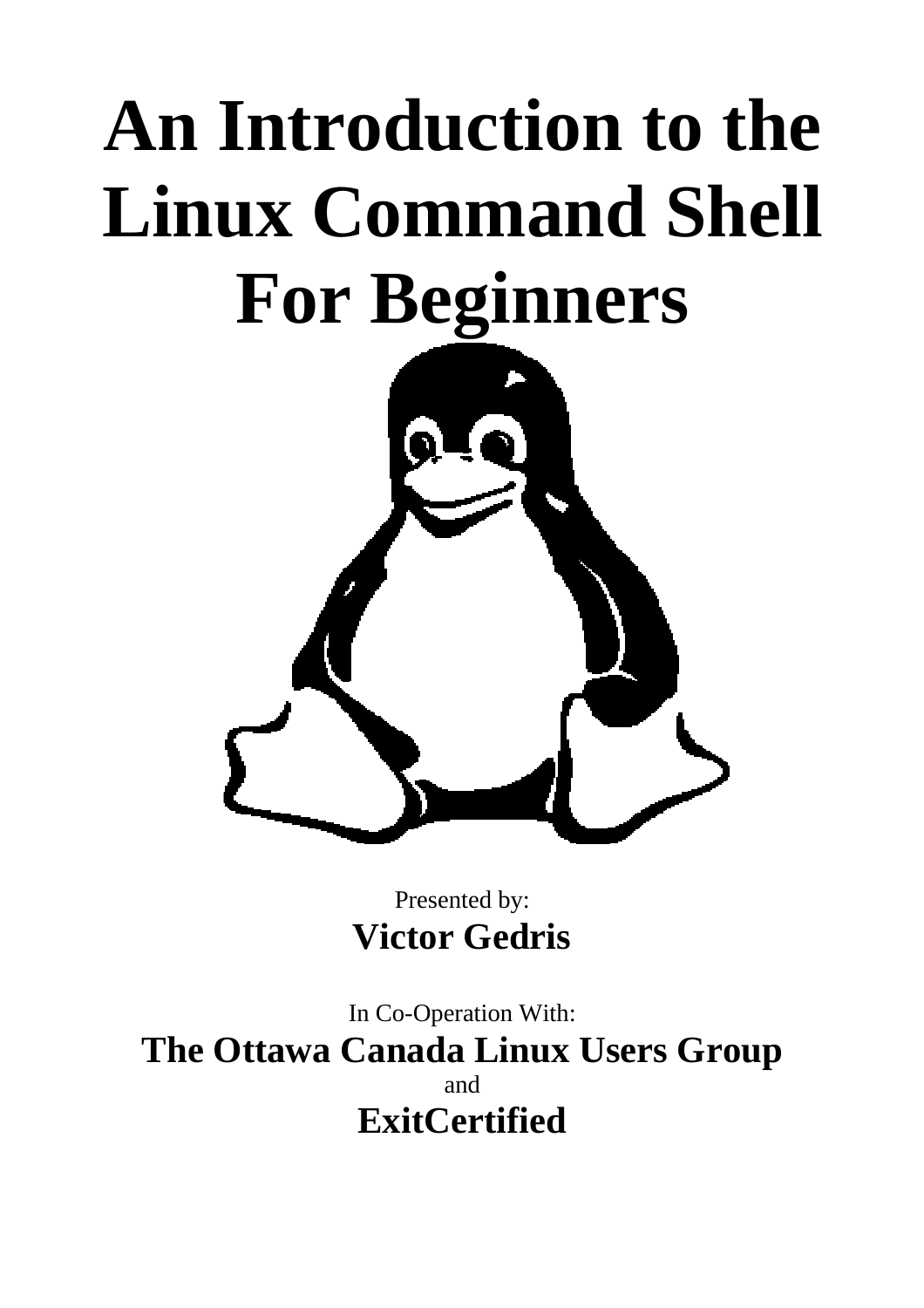### Copyright and Redistribution

This manual was written with the intention of being a helpful guide to Linux users who are trying to become familiar with the Bash shell and basic Linux commands. To make this manual useful to the widest range of people, I decided to release it under a free documentation license, with the hopes that people benefit from it by updating it and re-distributing modified copies. You have permission to modify and distribute this document, as specified under the terms of the GNU Free Documentation License. Comments and suggestions for improvement may be directed to: vic@gedris.org.

This document was created using an Open Source office application called *Open Office*. The file format is non-proprietary, and the document is also published in various other formats online. Updated copies will be available on Vic Gedris' web site [http://vic.dyndns.org/]. For more information on Open Office, please visit http://www.openoffice.org/.

#### Copyright © 2003 Victor Gedris.

Permission is granted to copy, distribute and/or modify this document under the terms of the GNU Free Documentation License, Version 1.1 or any later version published by the Free Software Foundation; with no Invariant Sections, with no Front-Cover Texts, and with no Back-Cover Texts. A copy of the license is available from the Free Software Foundation's website: http://www.fsf.org/copyleft/fdl.html

Document Version: 1.2, 2003-06-25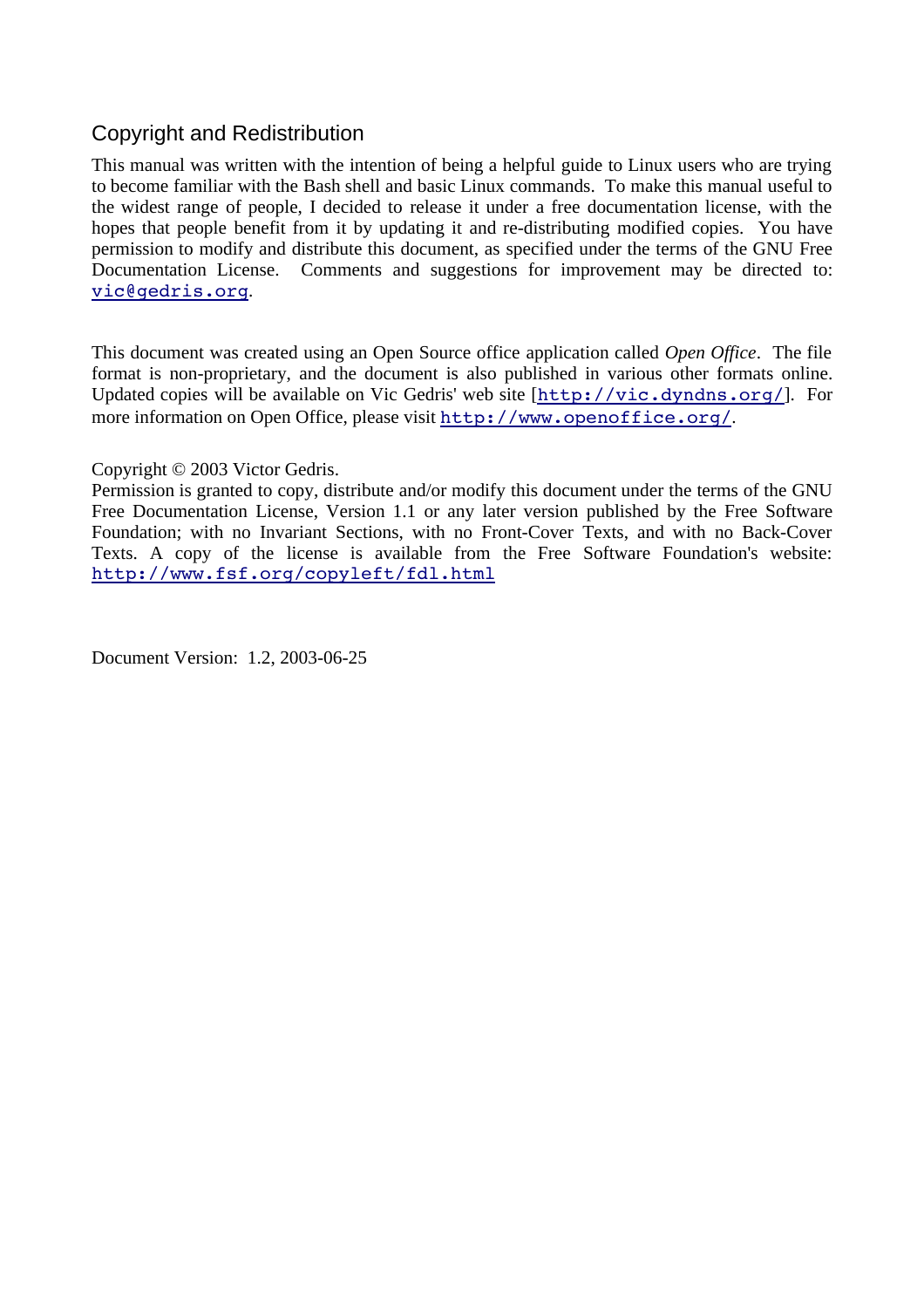# **1.0 Introduction**

The purpose of this document is to provide the reader with a fast and simple introduction to using the Linux command shell and some of its basic utilities. It is assumed that the reader has zero or very limited exposure to the Linux command prompt. This document is designed to accompany an instructor-led tutorial on this subject, and therefore some details have been left out. Explanations, practical examples, and references to DOS commands are made, where appropriate.

## **1.1 What is a command shell?**

- A program that interprets commands
- Allows a user to execute commands by typing them manually at a terminal, or automatically in programs called *shell scripts*.
- A shell is *not* an operating system. It is a way to interface with the operating system and run commands.

## **1.2 What is BASH?**

- BASH = **B**ourne **A**gain **SH**ell
- Bash is a shell written as a free replacement to the standard Bourne Shell (/bin/sh) originally written by Steve Bourne for UNIX systems.
- It has all of the features of the original Bourne Shell, plus additions that make it easier to program with and use from the command line.
- Since it is Free Software, it has been adopted as the default shell on most Linux systems.

## **1.3 How is BASH different from the DOS command prompt?**

- Case Sensitivity: In Linux/UNIX, commands and filenames are case sensitive, meaning that typing "EXIT" instead of the proper "exit" is a mistake.
- $\cdot$  " $\sqrt{''}$  vs. "/": In DOS, the forward-slash "/" is the command argument delimiter, while the backslash "\" is a directory separator. In Linux/UNIX, the "/" is the directory separator, and the "\" is an escape character. More about these special characters in a minute!
- Filenames: The DOS world uses the "eight dot three" filename convention, meaning that all files followed a format that allowed up to 8 characters in the filename, followed by a period ("dot"), followed by an option extension, up to 3 characters long (e.g. FILENAME.TXT). In UNIX/Linux, there is no such thing as a file extension. Periods can be placed at any part of the filename, and "extensions" may be interpreted differently by all programs, or not at all.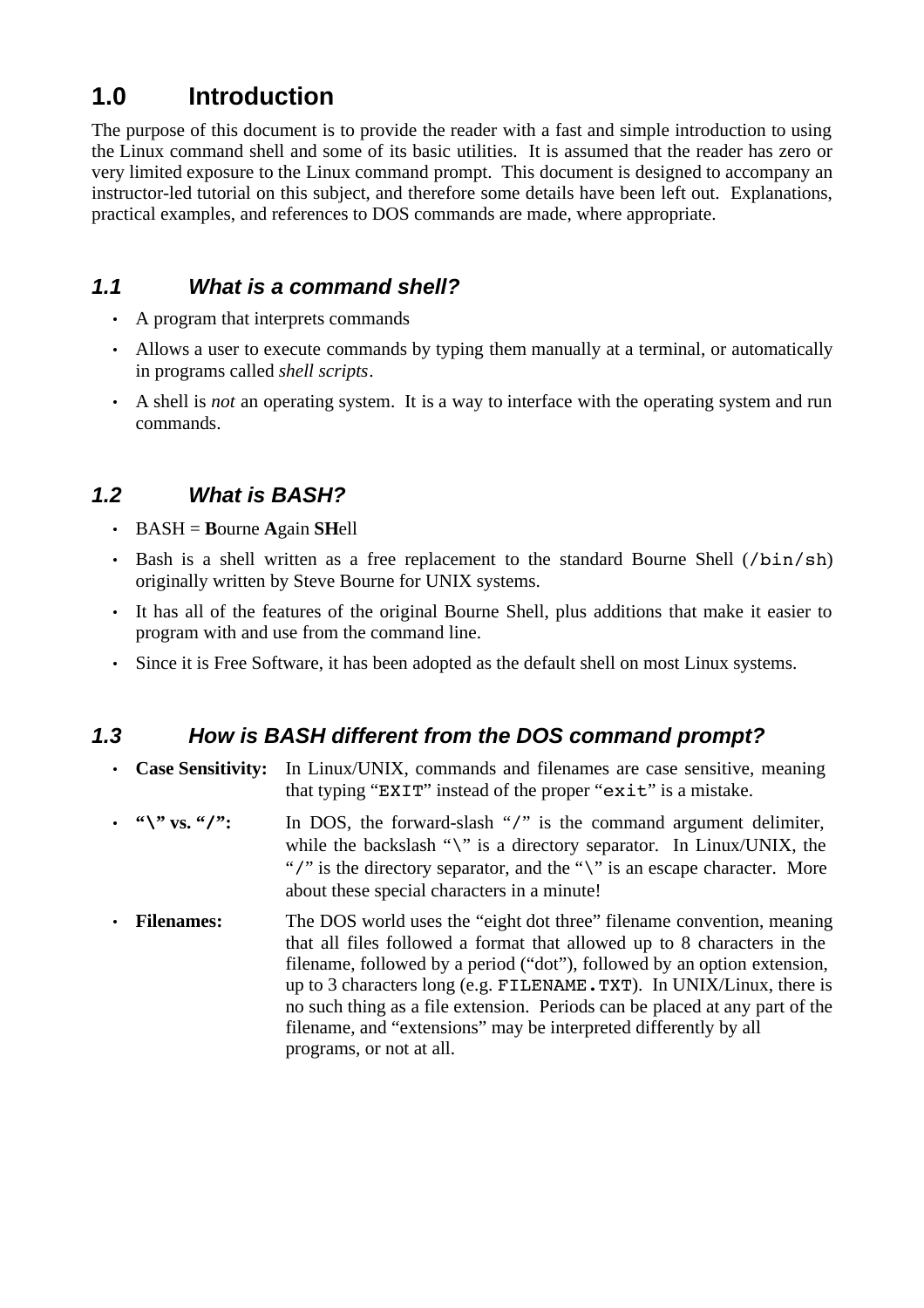# **1.4 Special Characters**

Before we continue to learn about Linux shell commands, it is important to know that there are many symbols and characters that the shell interprets in special ways. This means that certain typed characters: a) cannot be used in certain situations, b) may be used to perform special operations, or, c) must be "escaped" if you want to use them in a normal way.

| <b>Character</b>                  | <b>Description</b>                                                                                              |  |  |
|-----------------------------------|-----------------------------------------------------------------------------------------------------------------|--|--|
|                                   | Escape character. If you want to reference a special character, you must "escape" it<br>with a backslash first. |  |  |
|                                   | Example:<br>touch /tmp/filename\*                                                                               |  |  |
| $\prime$                          | Directory separator, used to separate a string of directory names.                                              |  |  |
|                                   | Example:<br>/usr/src/linux                                                                                      |  |  |
|                                   | Current directory. Can also "hide" files when it is the first character in a filename.                          |  |  |
|                                   | Parent directory                                                                                                |  |  |
|                                   | User's home directory                                                                                           |  |  |
| *                                 | Represents 0 or more characters in a filename, or by itself, all files in a directory.                          |  |  |
|                                   | pic*2002 can represent the files pic2002, picJanuary2002,<br>Example:<br>picFeb292002, etc.                     |  |  |
| ?                                 | Represents a single character in a filename.                                                                    |  |  |
|                                   | Example:<br>hello?.txt can represent hello1.txt, helloz.txt, but not<br>hello22.txt                             |  |  |
| $\begin{bmatrix} 1 \end{bmatrix}$ | Can be used to represent a range of values, e.g. $[0-9]$ , $[A-Z]$ , etc.                                       |  |  |
|                                   | hello[0-2].txt represents the names hello0.txt,<br>Example:<br>hellol.txt, and hello2.txt                       |  |  |
|                                   | "Pipe". Redirect the output of one command into another command.                                                |  |  |
|                                   | Example:<br>1s<br>more                                                                                          |  |  |
| $\blacktriangleright$             | Redirect output of a command into a new file. If the file already exists, over-write it.                        |  |  |
|                                   | Example:<br>$ls$ > myfiles.txt                                                                                  |  |  |
| $\rightarrow$                     | Redirect the output of a command onto the end of an existing file.                                              |  |  |
|                                   | echo "Mary 555-1234" >> phonenumbers.txt<br>Example:                                                            |  |  |
| $\prec$                           | Redirect a file as input to a program.                                                                          |  |  |
|                                   | Example:<br>more < phonenumbers.txt                                                                             |  |  |
| $\ddot{ }$                        | Command separator. Allows you to execute multiple commands on a single line.                                    |  |  |
|                                   | Example:<br>cd /var/log ; less messages                                                                         |  |  |
| & &                               | Command separator as above, but only runs the second command if the first one<br>finished without errors.       |  |  |
|                                   | Example:<br>cd /var/logs && less messages                                                                       |  |  |
| <b>&amp;</b>                      | Execute a command in the background, and immediately get your shell back.                                       |  |  |
|                                   | find / -name core > /tmp/corefiles.txt &<br>Example:                                                            |  |  |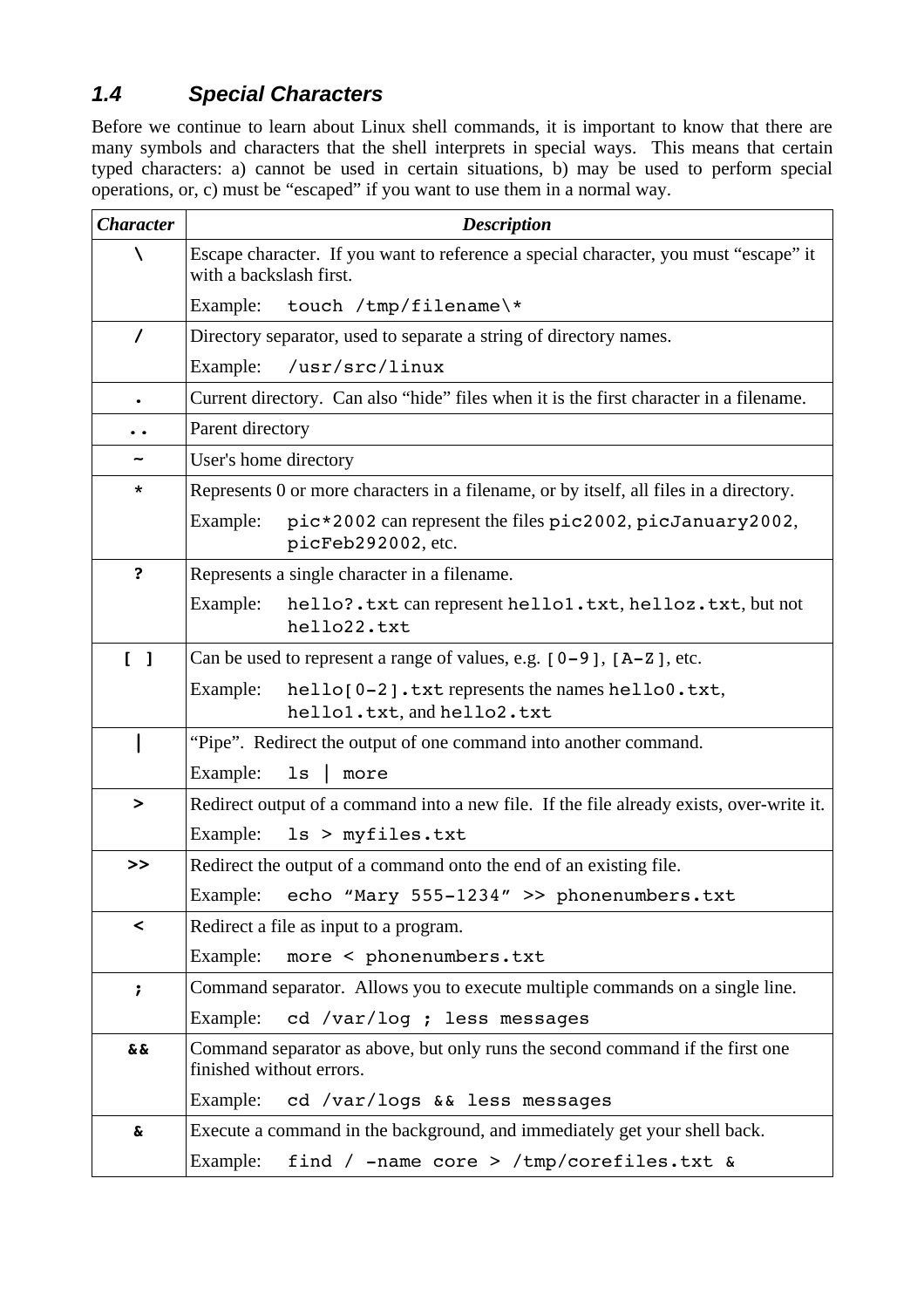## **1.5 Executing Commands**

#### **The Command PATH:**

 Most common commands are located in your shell's "PATH", meaning that you can just type the name of the program to execute it.

Example: Typing "  $ls$ " will execute the "  $ls$ " command.

- Your shell's "PATH" variable includes the most common program locations, such as /bin, /usr/bin, /usr/X11R6/bin, and others.
- To execute commands that are not in your current PATH, you have to give the complete location of the command.

Examples: /home/bob/myprogram

- ./program (Execute a program in the current directory)
- ~/bin/program (Execute program from a personal bin directory)

### **Command Syntax**

 Commands can be run by themselves, or you can pass in additional arguments to make them do different things. Typical command syntax can look something like this:

|             | command [-argument] [-argument] [--argument] [file] |                                            |
|-------------|-----------------------------------------------------|--------------------------------------------|
| • Examples: | ls                                                  | List files in current directory            |
|             | $ls -1$                                             | Lists files in "long" format               |
|             | $ls -l$ --color                                     | As above, with colourized output           |
|             | cat filename                                        | Show contents of a file.                   |
|             | cat -n filename                                     | Show contents of a file, with line numbers |
|             |                                                     |                                            |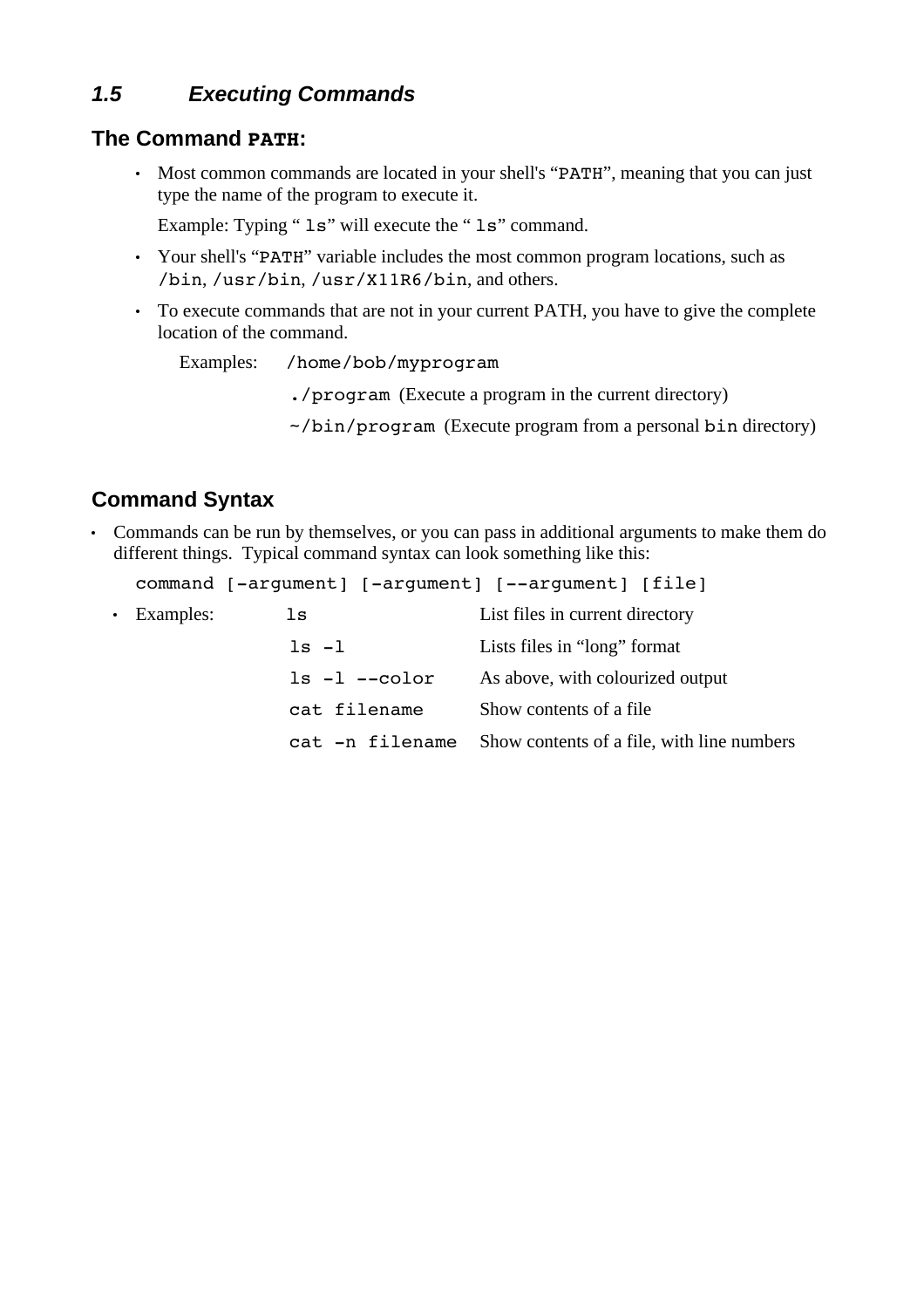# **2.0 Getting Help**

When you're stuck and need help with a Linux command, help is usually only a few keystrokes away! Help on most Linux commands is typically built right into the commands themselves, available through online help programs ("man pages" and "info pages"), and of course online.

#### **2.1 Using a Command's Built-In Help**

Many commands have simple "help" screens that can be invoked with special command flags. These flags usually look like "-h" or "--help".

Example: grep --help

#### **2.2 Online Manuals: "Man Pages"**

The best source of information for most commands can be found in the online manual pages, known as "man pages" for short. To read a command's man page, type "man command".

Examples: man 1s Get help on the "ls" command.

man man A manual about how to use the manual!

To search for a particular word within a man page, type "/word". To quit from a man page, just type the "Q" key.

Sometimes, you might not remember the name of Linux command and you need to search for it. For example, if you want to know how to change a file's permissions, you can search the man page descriptions for the word "permission" like this:

man -k permission

If you look at the output of this command, you will find a line that looks something like:

chmod (1) - change file access permissions

Now you know that "chmod" is the command you were looking for. Typing "man chmod" will show you the chmod command's manual page!

#### **2.3 Info Pages**

Some programs, particularly those released by the Free Software Foundation, use info pages as their main source of online documentation. Info pages are similar to man page, but instead of being displayed on one long scrolling screen, they are presented in shorter segments with links to other pieces of information. Info pages are accessed with the "info" command, or on some Linux distributions, "pinfo" (a nicer info browser).

For example: info df Loads the "df" info page.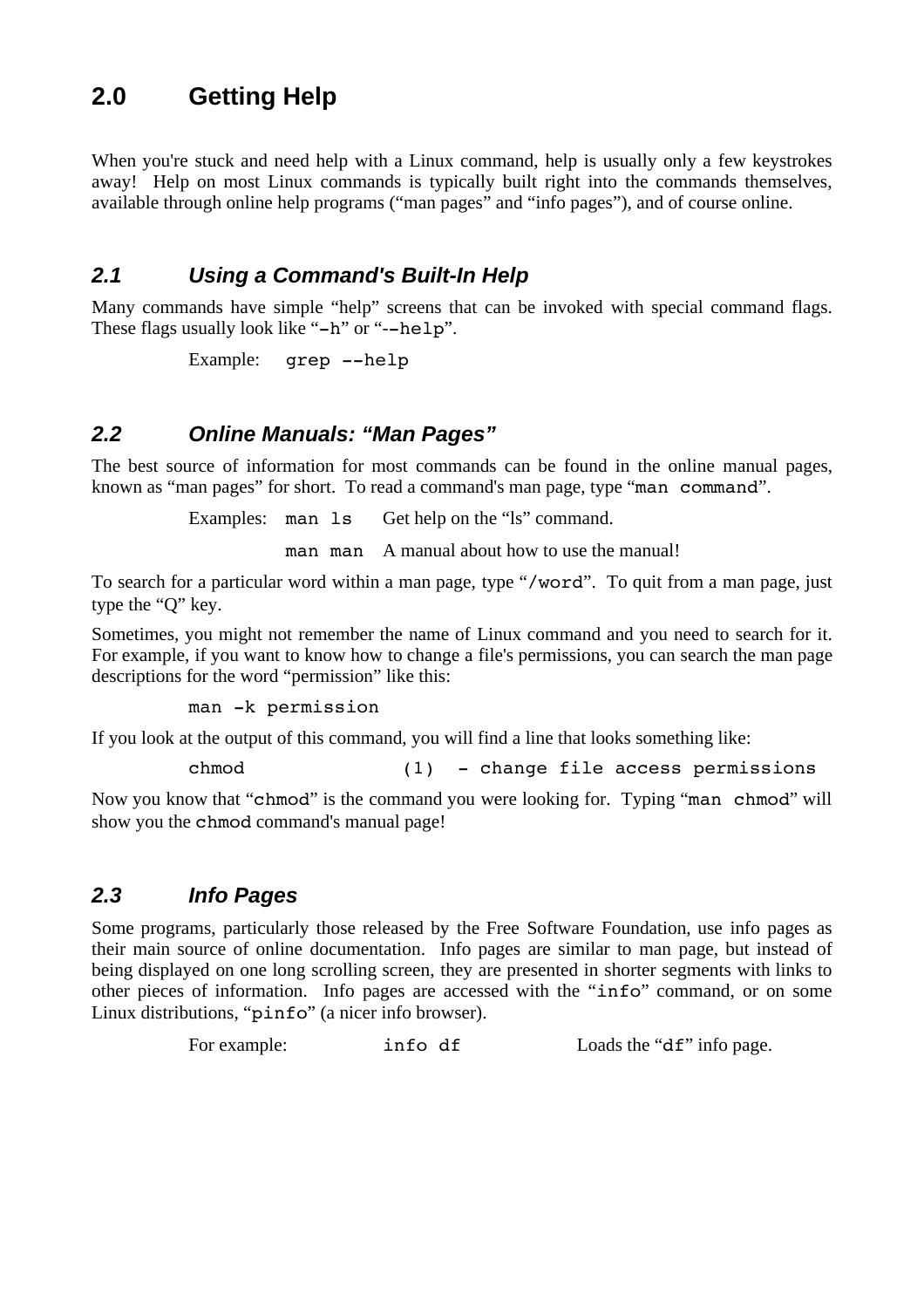# **3.0 Navigating the Linux Filesystem**

The Linux filesystem is a tree-like hierarchy hierarchy of directories and files. At the base of the filesystem is the "/" directory, otherwise known as the "root" (not to be confused with the root user). Unlike DOS or Windows filesystems that have multiple "roots", one for each disk drive, the Linux filesystem mounts all disks somewhere underneath the / filesystem. The following table describes many of the most common Linux directories.

# **3.1 The Linux Directory Layout**

| <b>Directory</b>                                                   | <b>Description</b>                                                                                                                                                                                                                                                                                                              |  |
|--------------------------------------------------------------------|---------------------------------------------------------------------------------------------------------------------------------------------------------------------------------------------------------------------------------------------------------------------------------------------------------------------------------|--|
|                                                                    | The nameless base of the filesystem. All other directories, files, drives, and<br>devices are attached to this root. Commonly (but incorrectly) referred to as<br>the "slash" or "/" directory. The "/" is just a directory separator, not a<br>directory itself.                                                               |  |
| /bin                                                               | Essential command binaries (programs) are stored here (bash, 1s, mount,<br>tar, etc.)                                                                                                                                                                                                                                           |  |
| /boot                                                              | Static files of the boot loader.                                                                                                                                                                                                                                                                                                |  |
| /dev                                                               | Device files. In Linux, hardware devices are acceessd just like other files, and<br>they are kept under this directory.                                                                                                                                                                                                         |  |
| /etc                                                               | Host-specific system configuration files.                                                                                                                                                                                                                                                                                       |  |
| /home                                                              | Location of users' personal home directories (e.g. / home/susan).                                                                                                                                                                                                                                                               |  |
| /lib                                                               | Essential shared libraries and kernel modules.                                                                                                                                                                                                                                                                                  |  |
| /proc                                                              | Process information pseudo-filesystem. An interface to kernel data structures.                                                                                                                                                                                                                                                  |  |
| /root                                                              | The root (superuser) home directory.                                                                                                                                                                                                                                                                                            |  |
| /sbin<br>Essential system binaries (fdisk, fsck, init, etc).       |                                                                                                                                                                                                                                                                                                                                 |  |
| /tmp                                                               | Temporary files. All users have permission to place temporary files here.                                                                                                                                                                                                                                                       |  |
| /usr                                                               | The base directory for most shareable, read-only data (programs, libraries,<br>documentation, and much more).                                                                                                                                                                                                                   |  |
| /usr/bin<br>Most user programs are kept here (cc, find, du, etc.). |                                                                                                                                                                                                                                                                                                                                 |  |
| /usr/include                                                       | Header files for compiling C programs.                                                                                                                                                                                                                                                                                          |  |
| /usr/lib                                                           | Libraries for most binary programs.                                                                                                                                                                                                                                                                                             |  |
| /usr/local                                                         | "Locally" installed files. This directory only really matters in environments<br>where files are stored on the network.<br>Locally-installed files go in<br>/usr/local/bin, /usr/local/lib, etc.). Also often used for<br>software packages installed from source, or software not officially shipped<br>with the distribution. |  |
| /usr/sbin                                                          | Non-vital system binaries (1pd, useradd, etc.)                                                                                                                                                                                                                                                                                  |  |
| /usr/share                                                         | Architecture-independent data (icons, backgrounds, documentation, terminfo,<br>man pages, etc.).                                                                                                                                                                                                                                |  |
| /usr/src                                                           | Program source code. E.g. The Linux Kernel, source RPMs, etc.                                                                                                                                                                                                                                                                   |  |
| $\sqrt{usr/X11R6}$                                                 | The X Window System.                                                                                                                                                                                                                                                                                                            |  |
| /var                                                               | Variable data: mail and printer spools, log files, lock files, etc.                                                                                                                                                                                                                                                             |  |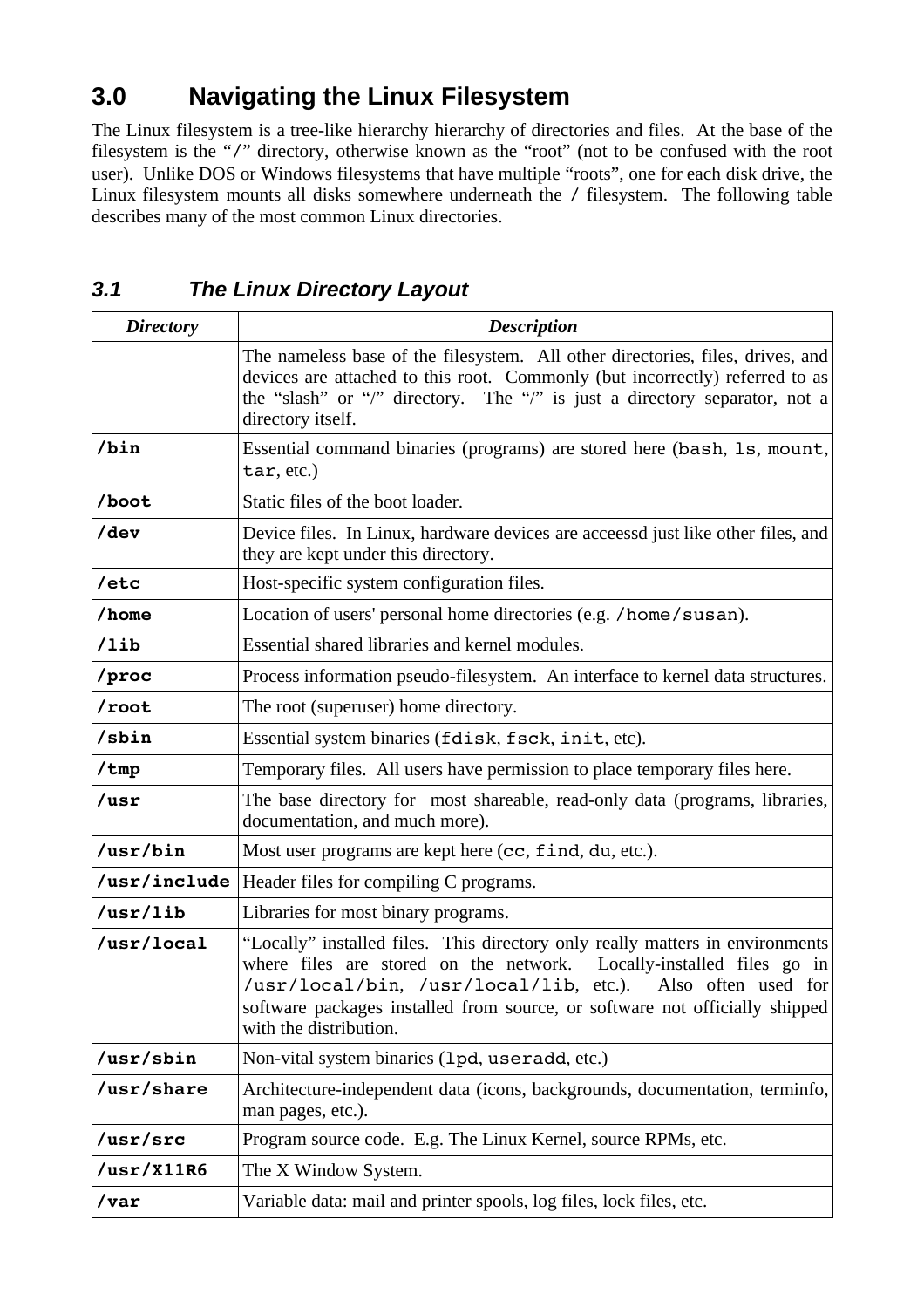# **3.2 Commands for Navigating the Linux Filesystems**

The first thing you usually want to do when learning about the Linux filesystem is take some time to look around and see what's there! These next few commands will: a) Tell you where you are, b) take you somewhere else, and c) show you what's there. The following table describes the basic operation of the pwd, cd, and ls commands, and compares them to certain DOS commands that you might already be familiar with.

| <b>Linux Command</b>    | <b>DOS</b> Command | <b>Description</b>                                                                                                                                                                              |
|-------------------------|--------------------|-------------------------------------------------------------------------------------------------------------------------------------------------------------------------------------------------|
| pwd                     | cd                 | "Print Working Directory". Shows the current<br>location in the directory tree.                                                                                                                 |
| cd                      | cd, chdir          | "Change Directory". When typed all by itself, it<br>returns you to your home directory.                                                                                                         |
| cd directory            | cd directory       | Change into the specified directory<br>name.<br>Example: cd /usr/src/linux                                                                                                                      |
| $cd$ ~                  |                    | "~" is an alias for your home directory. It can be<br>used as a shortcut to your "home", or other<br>directories relative to your home.                                                         |
| cd                      | cd                 | Move up one directory. For example, if you are in<br>/home/vic and you type "cd ", you will end<br>up in / home.                                                                                |
| $cd -$                  |                    | Return to previous directory. An easy way to get<br>back to your previous location!                                                                                                             |
| 1s                      | dir /w             | List all files in the current directory, in column<br>format.                                                                                                                                   |
| 1s directory            |                    | dir directory List the files in the specified directory.                                                                                                                                        |
|                         |                    | Example: 1s /var/log                                                                                                                                                                            |
| $1s -1$                 | dir                | List files in "long" format, one file per line. This<br>also shows you additional info about the file, such<br>as ownership, permissions, date, and size.                                       |
| $ls -a$                 | dir /a             | List all files, including "hidden" files. Hidden files<br>are those files that begin with a ".", e.g. The<br>. bash history file in your home directory.                                        |
| $ls$ $-ld$<br>directory |                    | A "long" list of "directory", but instead of showing<br>the directory contents, show the directory's detailed<br>information. For example, compare the output of<br>the following two commands: |
|                         |                    | $ls -l$ /usr/bin                                                                                                                                                                                |
|                         |                    | $ls$ -1d /usr/bin                                                                                                                                                                               |
| 1s /usr/bin/d*          | dir d*.*           | List all files whose names begin with the letter "d"<br>in the /usr/bin directory.                                                                                                              |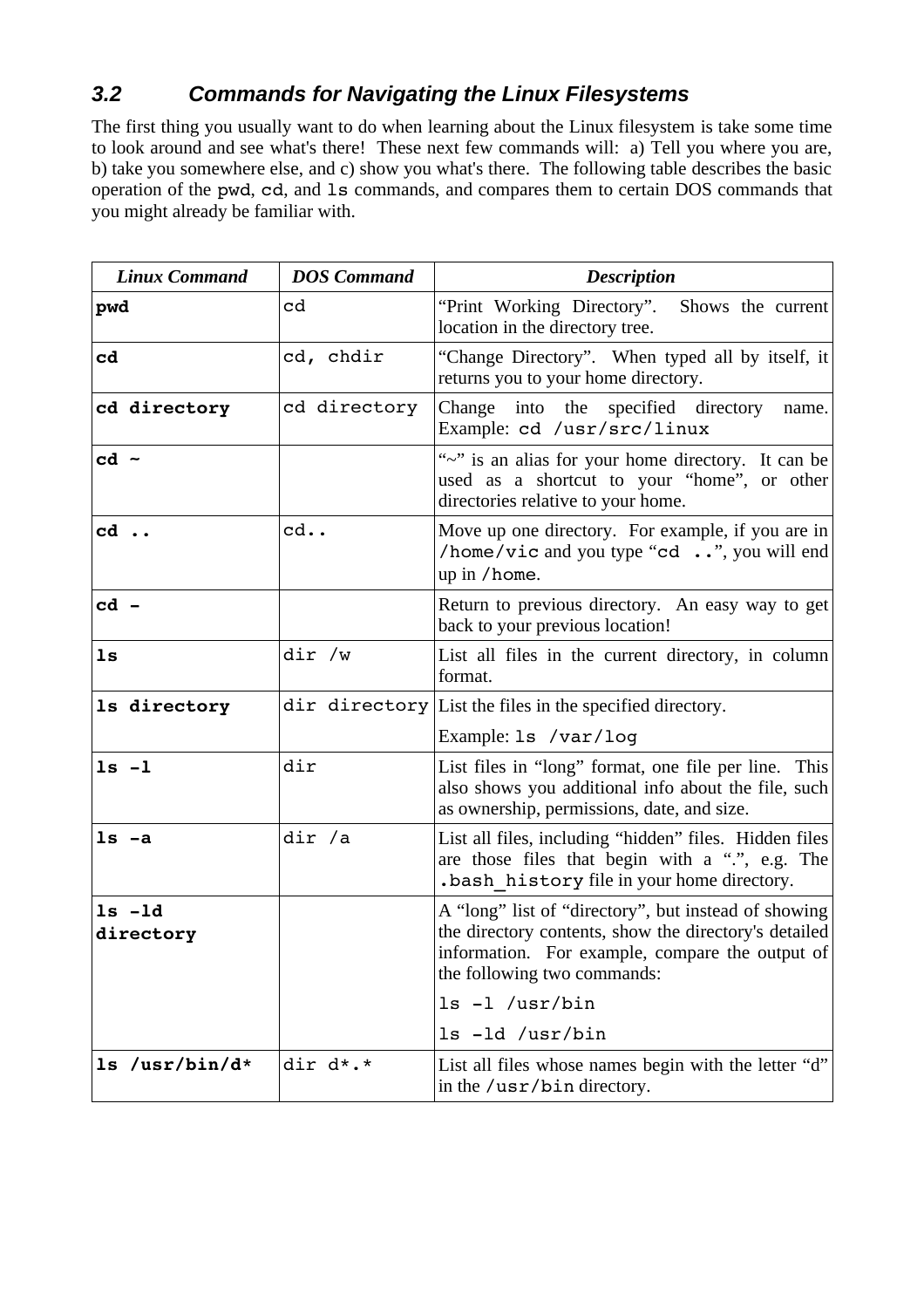# **4.0 Piping and Re-Direction**

Before we move on to learning even more commands, let's side-track to the topics of piping and re-direction. The basic UNIX philosophy, therefore by extension the Linux philosophy, is to have many small programs and utilities that do a particular job very well. It is the responsibility of the programmer or user to combine these utilities to make more useful command sequences.

# **4.1 Piping Commands Together**

The pipe character, "|", is used to chain two or more commands together. The output of the first command is "piped" into the next program, and if there is a second pipe, the output is sent to the third program, etc. For example:

ls -la /usr/bin | less

In this example, we run the command " $ls$  -la /usr/bin", which gives us a long listing of all of the files in /usr/bin. Because the output of this command is typically very long, we pipe the output to a program called "less", which displays the output for us one screen at a time.

## **4.2 Redirecting Program Output to Files**

There are times when it is useful to save the output of a command to a file, instead of displaying it to the screen. For example, if we want to create a file that lists all of the MP3 files in a directory, we can do something like this, using the ">" redirection character:

ls -l /home/vic/MP3/\*.mp3 > mp3files.txt

A similar command can be written so that instead of creating a new file called mp3files.txt, we can append to the end of the original file:

ls -l /home/vic/extraMP3s/\*.mp3 >> mp3files.txt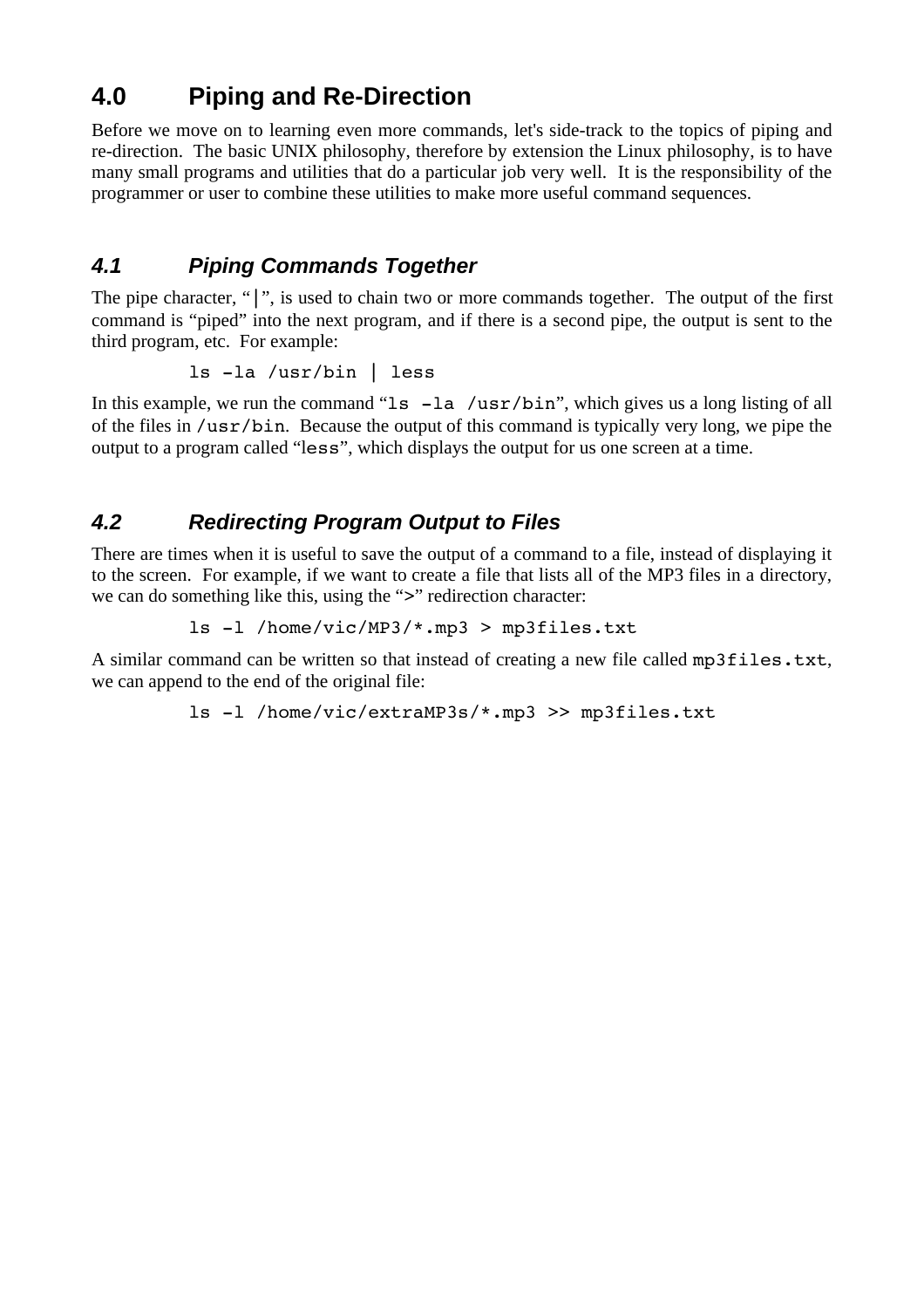# **5.0 Other Linux Commands**

The following sections describe many other commands that you will find on most Linux systems. I can't possibly cover the details of all of these commands in this document, so don't forget that you can check the "man pages" for additional information. Not all of the listed commands will be available on all Linux or UNIX distributions.

# **5.1 Working With Files and Directories**

These commands can be used to: find out information about files, display files, and manipulate them in other ways (copy, move, delete).

| Linux<br><b>Command</b> | <b>DOS</b><br><b>Command</b> | <b>Description</b>                                                                                                                                   |  |
|-------------------------|------------------------------|------------------------------------------------------------------------------------------------------------------------------------------------------|--|
| file                    |                              | Find out what kind of file it is.                                                                                                                    |  |
|                         |                              | For example, "file /bin/ls" tells us that it is a Linux<br>executable file.                                                                          |  |
| cat                     | type                         | Display the contents of a text file on the screen.<br>For<br>example: cat mp3files.txt would display the file we<br>created in the previous section. |  |
| head                    |                              | Display the first few lines of a text file.                                                                                                          |  |
|                         |                              | Example: head /etc/services                                                                                                                          |  |
| tail                    |                              | Display the last few lines of a text file.                                                                                                           |  |
|                         |                              | Example: tail /etc/services                                                                                                                          |  |
| $tail -f$               |                              | Display the last few lines of a text file, and then output<br>appended data as the file grows (very useful for following<br>log files!).             |  |
|                         |                              | Example: tail -f /var/log/messages                                                                                                                   |  |
| $\mathbf{cp}$           | copy                         | Copies a file from one location to another.                                                                                                          |  |
|                         |                              | Example: cp mp3files.txt /tmp                                                                                                                        |  |
|                         |                              | (copies the mp3files.txt file to the /tmp directory)                                                                                                 |  |
| mv                      | rename,<br>ren, move         | Moves a file to a new location, or renames it.                                                                                                       |  |
|                         |                              | For example: mv mp3files.txt /tmp                                                                                                                    |  |
|                         |                              | (copy the file to /tmp, and delete it from the original<br>location)                                                                                 |  |
| rm                      | de <sub>1</sub>              | Delete a file. Example: rm /tmp/mp3files.txt                                                                                                         |  |
| mkdir                   | md                           | Make Directory. Example: mkdir /tmp/myfiles/                                                                                                         |  |
| rmdir                   | rd, rmdir                    | Remove Directory. Example: rmdir /tmp/myfiles/                                                                                                       |  |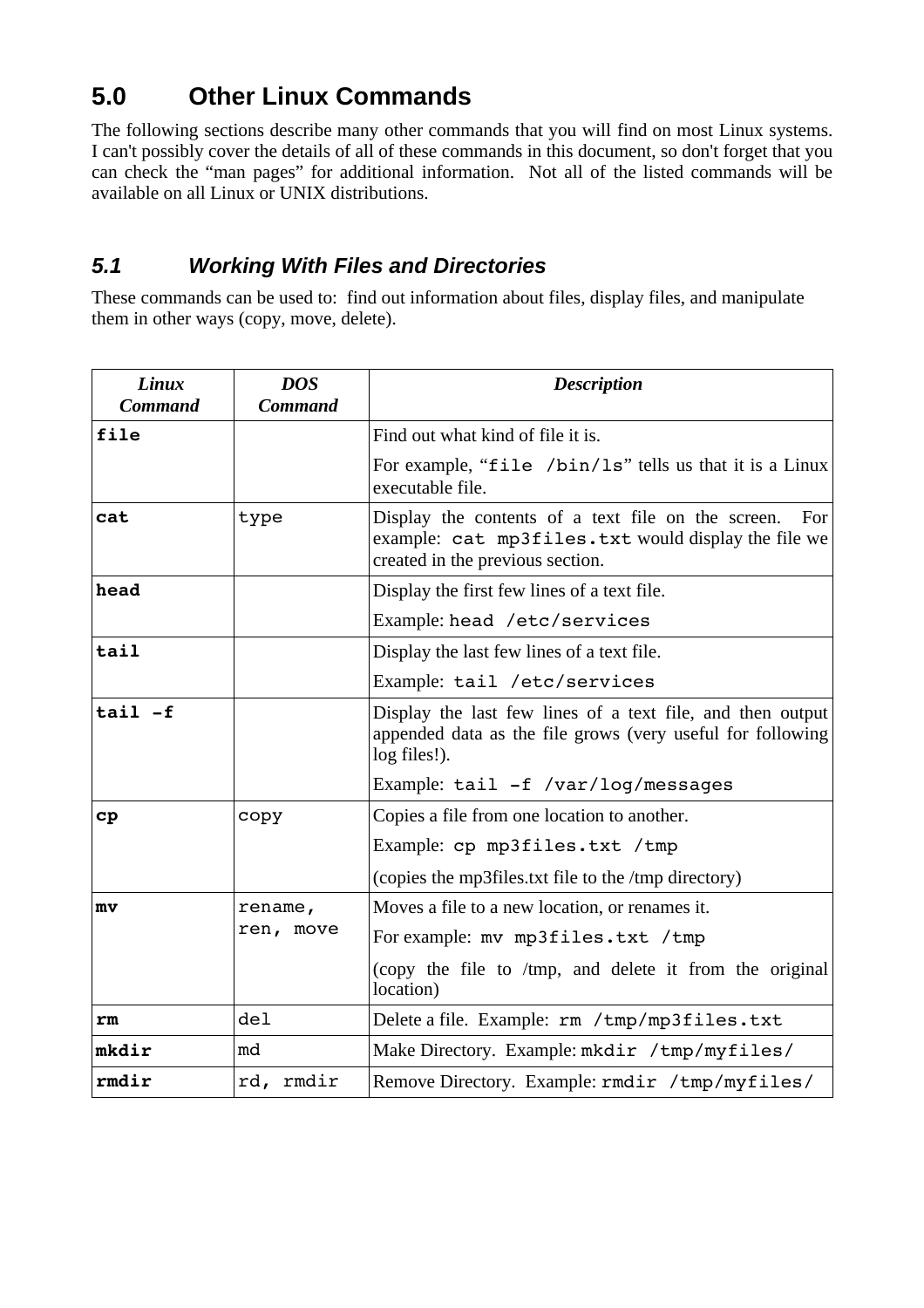# **5.2 Finding Things**

The following commands are used to find files. "1s" is good for finding files if you already know approximately where they are, but sometimes you need more powerful tools such as these:

| Linux<br><b>Command</b> | <b>Description</b>                                                                                                                                                                                                                          |  |
|-------------------------|---------------------------------------------------------------------------------------------------------------------------------------------------------------------------------------------------------------------------------------------|--|
| which                   | Shows the full path of shell commands found in your path. For example, if<br>you want to know exactly where the "grep" command is located on the<br>filesystem, you can type "which grep". The output should be something<br>like:/bin/grep |  |
| whereis                 | Locates the program, source code, and manual page for a command (if all<br>information is available). For example, to find out where "1s" and its man<br>page are, type: "where is 1s" The output will look something like:                 |  |
|                         | 1s: /bin/ls /usr/share/man/man1/ls.1.gz                                                                                                                                                                                                     |  |
| locate                  | A quick way to search for files anywhere on the filesystem. For example, you<br>can find all files and directories that contain the name "mozilla" by typing:<br>locate mozilla                                                             |  |
| find                    | A very powerful command, but sometimes tricky to use. It can be used to<br>search for files matching certain patterns, as well as many other types of<br>searches. A simple example is:                                                     |  |
|                         | find . $-name \ \ \ \ \ \ \ \ \ \$                                                                                                                                                                                                          |  |
|                         | This example starts searching in the current directory "" and all sub-<br>directories, looking for files with "mp3" at the end of their names.                                                                                              |  |

# **5.3 Informational Commands**

The following commands are used to find out some information about the user or the system.

| <b>Linux Command</b>                                                        | <b>Explanation</b>                                                                                                               |  |
|-----------------------------------------------------------------------------|----------------------------------------------------------------------------------------------------------------------------------|--|
| ps                                                                          | Lists currently running process (programs).                                                                                      |  |
| W                                                                           | Show who is logged on and what they are doing.                                                                                   |  |
| id                                                                          | Print your user-id and group id's                                                                                                |  |
| df<br>Report filesystem disk space usage ("Disk Free" is how I remember it) |                                                                                                                                  |  |
| du                                                                          | Disk Usage in a particular directory. " $du$ -s" provides a summary<br>for the current directory.                                |  |
| top                                                                         | Displays CPU processes in a full-screen GUI. A great way to see the<br>activity on your computer in real-time. Type "Q" to quit. |  |
| free                                                                        | Displays amount of free and used memory in the system.                                                                           |  |
|                                                                             | cat /proc/cpuinfo Displays information about your CPU.                                                                           |  |
|                                                                             | cat /proc/meminfo Display lots of information about current memory usage.                                                        |  |
| $uname -a$                                                                  | Prints system information to the screen (kernel version, machine type,<br>$etc.$ )                                               |  |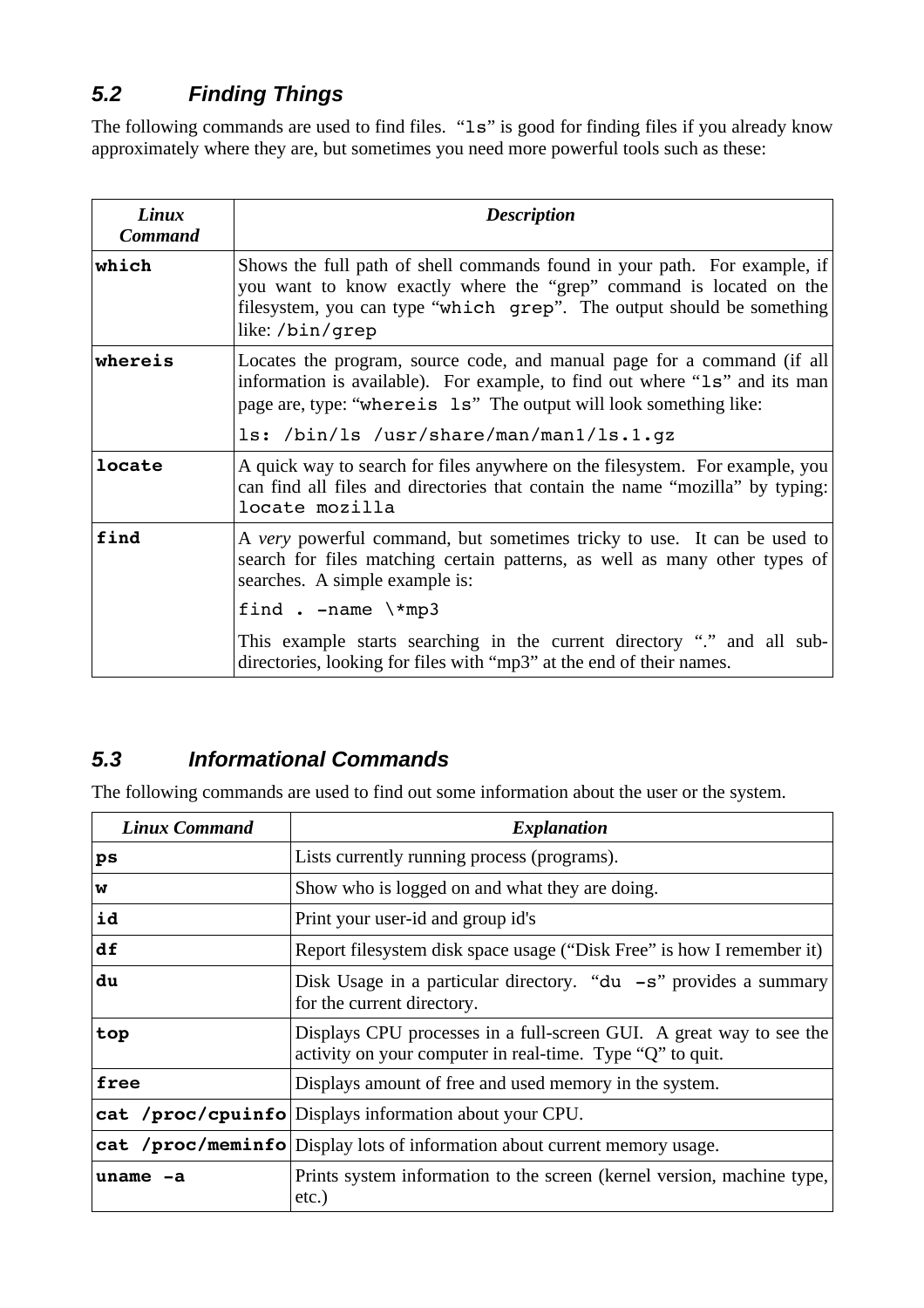# **5.4 Other Utilities**

| <b>Linux Command</b> | <b>Description</b>                                                                                                                                      |  |
|----------------------|---------------------------------------------------------------------------------------------------------------------------------------------------------|--|
| clear                | Clear the screen                                                                                                                                        |  |
| echo                 | Display text on the screen. Mostly useful when writing shell scripts. For<br>example: echo "Hello World"                                                |  |
| more                 | Display a file, or program output one page at a time. Examples:                                                                                         |  |
|                      | more mp3files.txt                                                                                                                                       |  |
|                      | $ls$ $-la$   more                                                                                                                                       |  |
| less                 | An improved replacement for the "more" command. Allows you to scroll<br>backwards as well as forwards.                                                  |  |
| grep                 | Search for a pattern in a file or program output. For example, to find out<br>which TCP network port is used by the "nfs" service, you can do this:     |  |
|                      | grep "nfs" /etc/services                                                                                                                                |  |
|                      | This looks for any line that contains the string "nfs" in the file "/etc/services"<br>and displays only those lines.                                    |  |
| lpr                  | Print a file or program output. Examples:                                                                                                               |  |
|                      | lpr mp3files.txt - Print the mp3files.txt file                                                                                                          |  |
|                      | - Print the output of the " $ls$ - $la$ " command.<br>$ls$ $-la$ $ $ $1pr$                                                                              |  |
| sort                 | Sort a file or program output. Example: sort mp3files.txt                                                                                               |  |
| su                   | "Switch User". Allows you to switch to another user's account temporarily.<br>The default account to switch to is the root/superuser account. Examples: |  |
|                      | - Switch the root account<br>su                                                                                                                         |  |
|                      | - Switch to root, and log in with root's environment<br>$su -$                                                                                          |  |
|                      | su larry - Switch to Larry's account                                                                                                                    |  |

Here are some other commands that are useful to know.